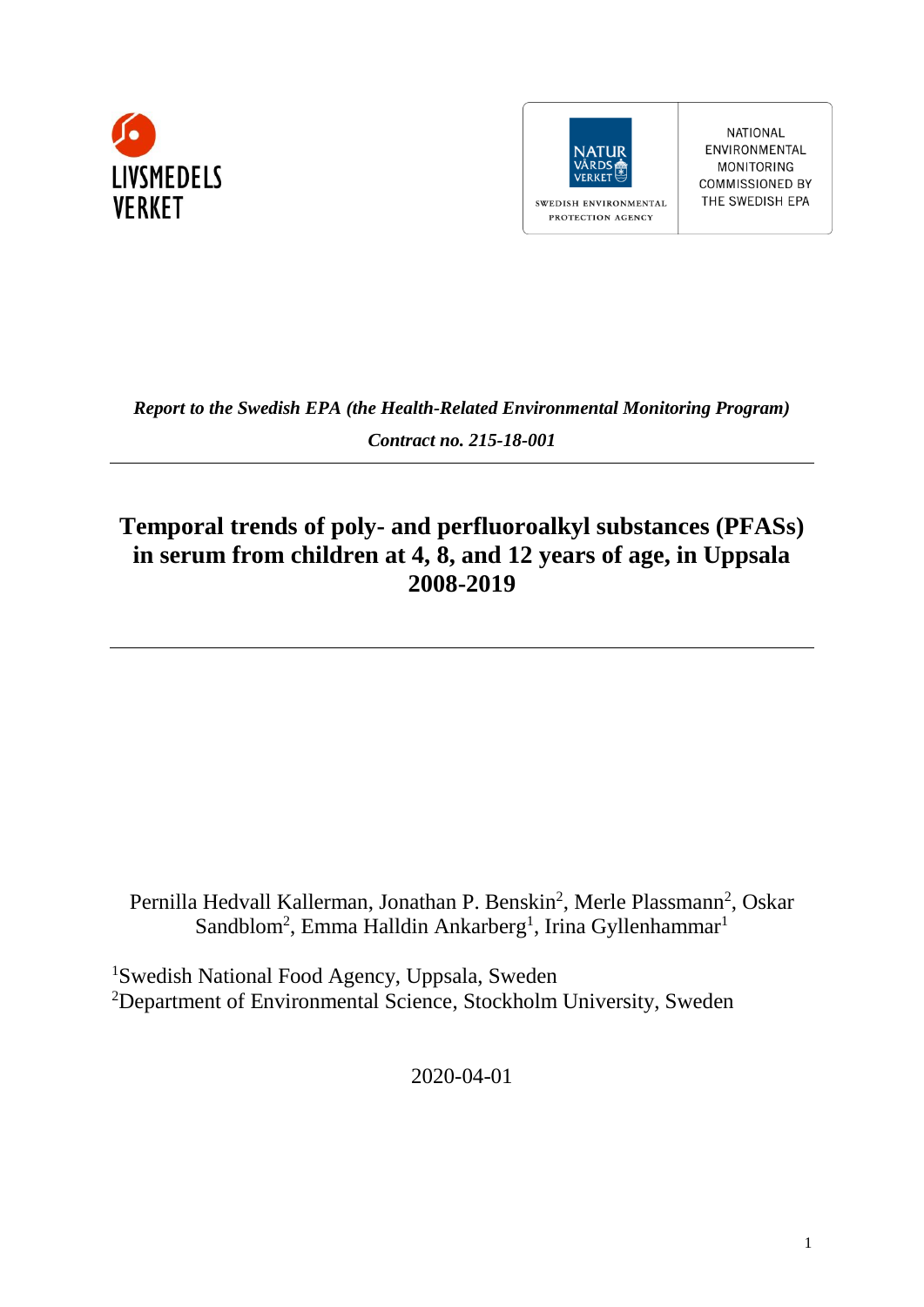# **Temporal trends of poly- and perfluoroalkyl substances (PFASs) in serum from children at 4, 8, and 12 years of age, in Uppsala 2008-2019**

| Rapportförfattare<br>Pernilla Hedvall Kallerman, Livsmedelsverket<br>Jonathan P. Benskin, Stockholms universitet<br>Merle Plassmann, Stockholms universitet<br>Oskar Sandblom, Stockholms universitet<br>Emma Halldin Ankarberg, Livsmedelsverket<br>Irina Gyllenhammar, Livsmedelsverket | <b>Utgivare</b><br>Livsmedelsverket<br><b>Postadress</b><br>Box 622, 751 26 Uppsala<br><b>Telefon</b><br>018-175500                                                                                                                                                                                                                                                                                                                                                                                                                                                                                                                                                                                                                                                                                                                                                                                                                                                                                                                                                                                                                                                                                                                                                                                                                                  |  |  |  |  |
|-------------------------------------------------------------------------------------------------------------------------------------------------------------------------------------------------------------------------------------------------------------------------------------------|------------------------------------------------------------------------------------------------------------------------------------------------------------------------------------------------------------------------------------------------------------------------------------------------------------------------------------------------------------------------------------------------------------------------------------------------------------------------------------------------------------------------------------------------------------------------------------------------------------------------------------------------------------------------------------------------------------------------------------------------------------------------------------------------------------------------------------------------------------------------------------------------------------------------------------------------------------------------------------------------------------------------------------------------------------------------------------------------------------------------------------------------------------------------------------------------------------------------------------------------------------------------------------------------------------------------------------------------------|--|--|--|--|
| Rapporttitel<br>Temporal trends of poly- and perfluoroalkyl<br>substances (PFASs) in serum from children<br>at 4, 8, and 12 years of age, in Uppsala 2008-<br>2019                                                                                                                        | <b>Beställare</b><br>Naturvårdsverket<br>106 48 Stockholm<br><b>Finansiering</b><br>Nationell hälsorelaterad miljöövervakning                                                                                                                                                                                                                                                                                                                                                                                                                                                                                                                                                                                                                                                                                                                                                                                                                                                                                                                                                                                                                                                                                                                                                                                                                        |  |  |  |  |
| Nyckelord för plats<br>Uppsala                                                                                                                                                                                                                                                            |                                                                                                                                                                                                                                                                                                                                                                                                                                                                                                                                                                                                                                                                                                                                                                                                                                                                                                                                                                                                                                                                                                                                                                                                                                                                                                                                                      |  |  |  |  |
| Nyckelord för ämne<br>Perfluorerade alkylsyror, PFAS, blodserum, barn                                                                                                                                                                                                                     |                                                                                                                                                                                                                                                                                                                                                                                                                                                                                                                                                                                                                                                                                                                                                                                                                                                                                                                                                                                                                                                                                                                                                                                                                                                                                                                                                      |  |  |  |  |
| Tidpunkt för insamling av underlagsdata<br>2016-2019                                                                                                                                                                                                                                      |                                                                                                                                                                                                                                                                                                                                                                                                                                                                                                                                                                                                                                                                                                                                                                                                                                                                                                                                                                                                                                                                                                                                                                                                                                                                                                                                                      |  |  |  |  |
| Sammanfattning<br>genomförs av Livsmedelsverket, med finansiering av Naturvårdsverkets Hälsorelaterade                                                                                                                                                                                    | Projektet undersökte halterna av 38 poly- och perfluorerade alkylsubstanser (PFAS) i blodserum i 4-, 8-<br>och 12-åriga barn från Uppsala provtagna under perioden 2016-2019. PFAS är långlivade kemikalier<br>som har stor användning i konsument- och kemikalieprodukter. Barnens mammor deltog, vid barnens<br>födelse, i en undersökning av gravida och ammande kvinnors exponering för miljöföroreningar som<br>miljöövervakning. Barnen rekryterades och provtogs i en uppföljningsstudie 4, 8 eller 12 år efter födseln.<br>Uppföljningen av barnen har godkänts av den regionala etikprövningsnämnden i Uppsala och barnens<br>mammor har gett skriftligt samtycke gällande barnens deltagande. Resultaten visar att de flesta<br>analyserade PFAS, 27 av 38 ämnen, inte hade mätbara halter i serum. Bland de detekterbara PFAS<br>hade PFHxS, PFOS och PFOA de högsta halterna följt av de långkedjiga karboxylsyrorna PFNA, PFDA<br>och PFUnDA. För att studera tidstrender av PFAS slogs resultaten ihop med redan insamlad data från<br>barn i samma studie från 2008-2015. Resultaten visar nedåtgående tidstrender för fem PFAS-ämnen<br>under perioden 2008-2019. Medelhalterna minskade med 7 % per år för PFHpA, 6 % för PFOA, 3 % för<br>PFNA, 4 % för PFDA och 6 % för PFOS. För PFUnDA och PFHxS fanns ingen signifikant trend. |  |  |  |  |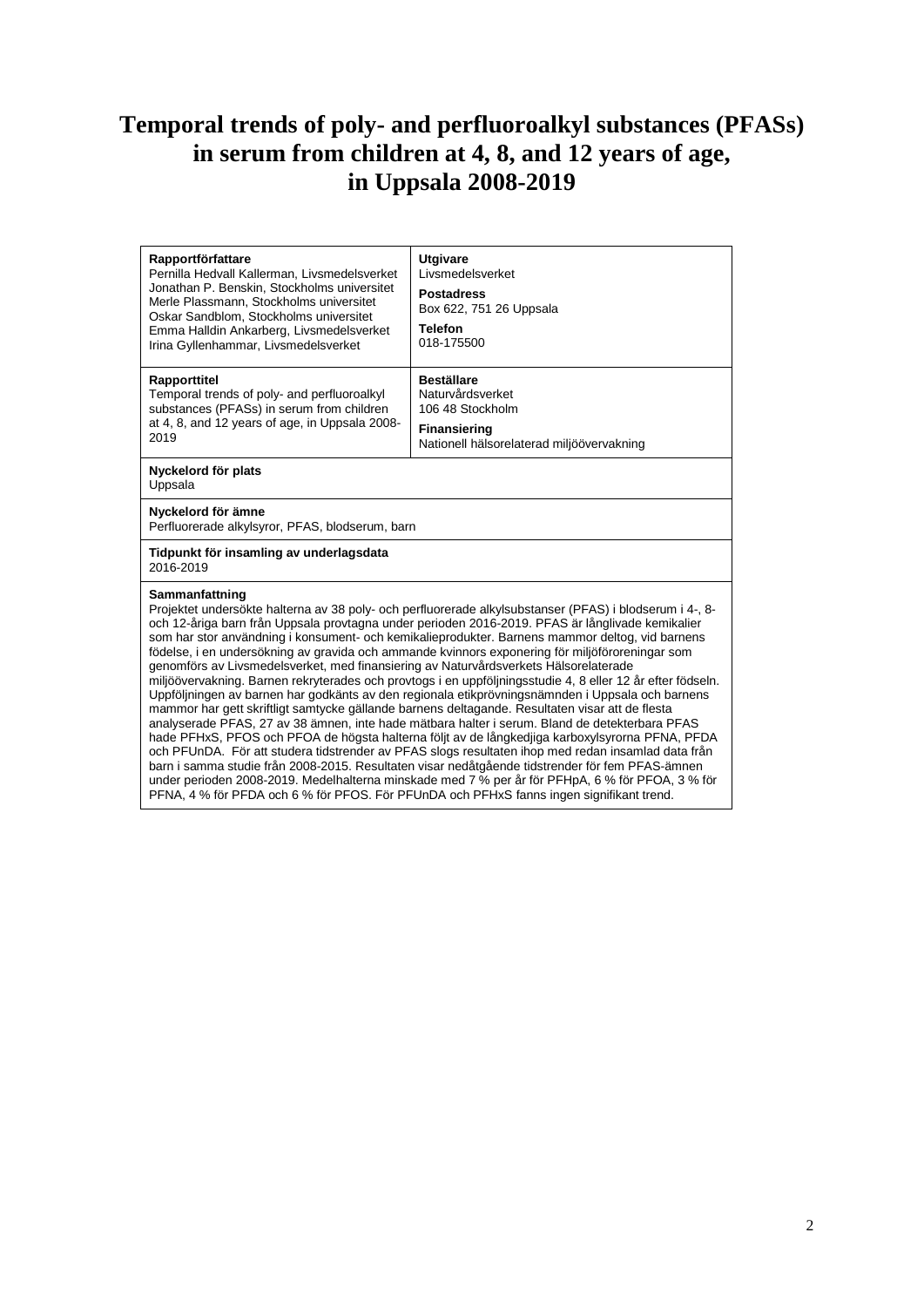## **Temporal trends of poly- and perfluoroalkyl substances (PFASs) in serum from children at 4, 8, and 12 years of age, in Uppsala 2008-2019**

### **Background**

In recent years, poly- and perfluorinated alkyl substances (PFASs) have attracted much attention as emerging environmental health risks to wildlife and humans around the world. PFASs are highly fluorinated organic compounds that have been manufactured for more than 60 years and are used in industrial processes (e.g. production of fluoropolymers), as water and stain proofing agents, and in lubricants, paints and fire-fighting foams (Kissa 2001; Prevedouros et al. 2006). Over 4000 PFASs are known to exist on the global market (OECD 2018). Some PFAS, such as perfluoroalkyl carboxylic acids (PFCAs) and perfluoroalkyl sulfonic acids (PFSAs) are persistent in the environment and are detected worldwide in humans and wildlife (Giesy and Kannan 2001; Kissa 2001; Kannan et al. 2004; Houde et al. 2006).

Since the start of the 21st century measures have been taken to decrease/stop production and use of the most widely distributed PFASs, perfluorooctane sulfonic acid (PFOS) and perfluorooctanoic acid (PFOA). Human exposure to PFOS and PFOA have subsequently declined in Sweden, as shown by decreasing serum levels of PFOS and PFOA among firsttime mothers from Uppsala from 1996 to 2017, and in their first born children (2008-2015) in the POPUP study (Persistent Organic Pollutants in Uppsala Primiparas) (Miaz et al 2020, Gyllenhammar et al 2016). A temporal increase in levels of perfluorohexane sulfonic acid (PFHxS) as well as increases of longer-chained PFCAs perfluorononanoic acids (PFNA), perfluorodecanoic acid (PFDA), perfluoroundecanoic acid (PFUnDA), perfluorododecanoic acid (PFDoDA) and perfluoorotridecanoic acid (PFTrDA) was observed in previous studies from the POPUP mothers (Glynn et al. 2012; Gebbink et al. 2015). A new study of PFAS temporal trends up to year 2017 observed increasing trends in the beginning of the study for PFHxS and long-chained PFCAs and change point around 2010-11 and 2004-2008 respectively, with decreasing trends after that (Miaz et al 2020).

In the present report we updated PFAS data from children in the POPUP study for the period 2008-2019, expanding on the previous temporal trend study reported in 2016 (Gyllenhammar et al. 2016).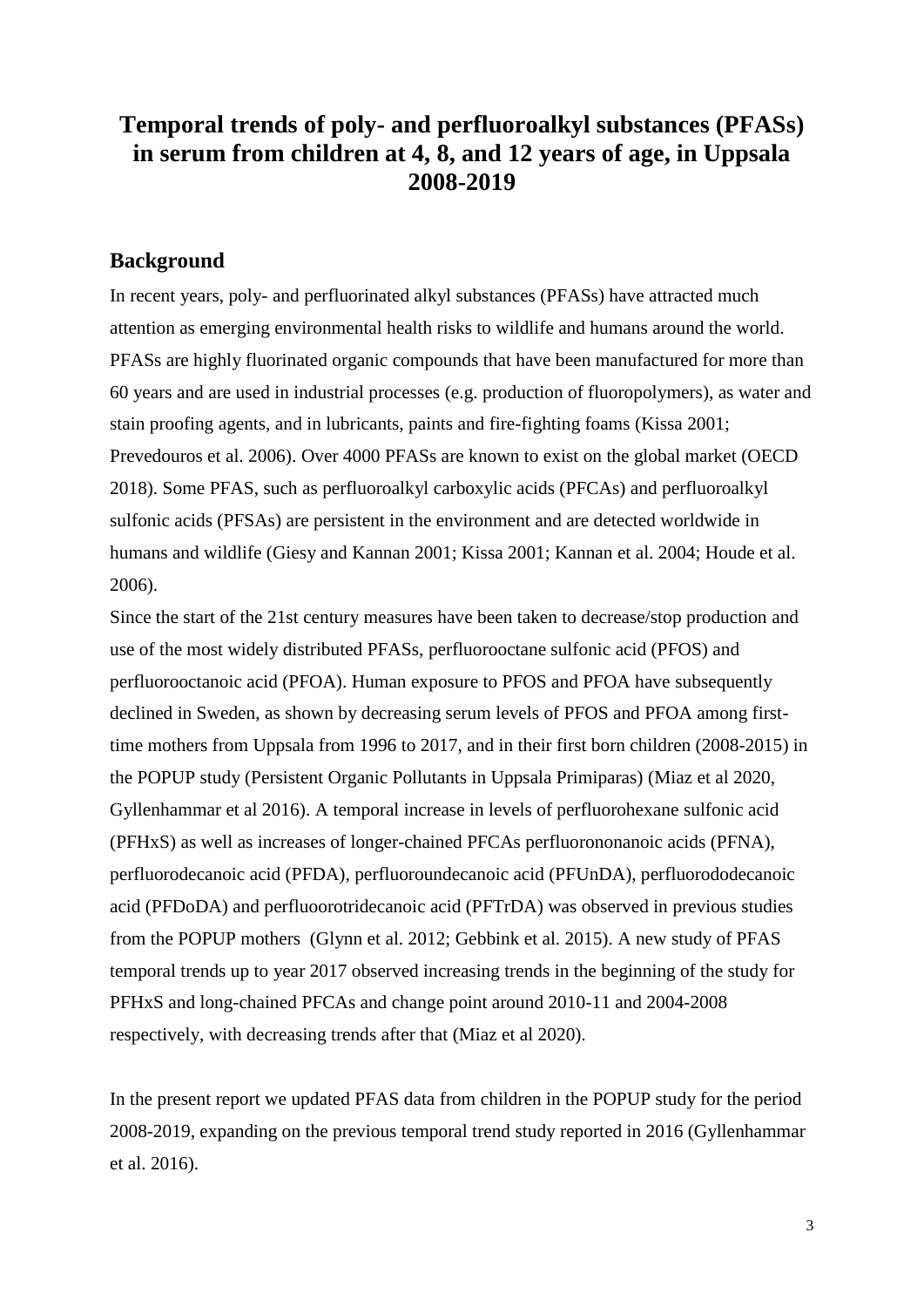| Age<br>category         | <b>Variable</b> |        | $\mathbf n$ | <b>Mean</b>   | $\pm SD$       | <b>Median</b> | Range         |
|-------------------------|-----------------|--------|-------------|---------------|----------------|---------------|---------------|
| $\overline{\mathbf{4}}$ | Age (year)      |        | 30          | 3.9           | 0.3            | 3.9           | $3.4 - 4.6$   |
|                         | Weight (kg)     |        | 28          | 17            | $\overline{2}$ | 17            | $13 - 22$     |
|                         | Length (cm)     |        | 28          | 104           | 5              | 104           | $89 - 113$    |
|                         | <b>Variable</b> |        | $\mathbf n$ | $\frac{0}{0}$ |                |               |               |
|                         | Sex             | Female | 15          | 50            |                |               |               |
|                         |                 | Male   | 15          | 50            |                |               |               |
| Age<br>category         | <b>Variable</b> |        | $\mathbf n$ | <b>Mean</b>   | $\pm SD$       | <b>Median</b> | Range         |
| 8                       | Age (year)      |        | 41          | 7.9           | 0.4            | 7.4           | $7.36 - 8.8$  |
|                         | Weight (kg)     |        | 38          | 28            | $\overline{4}$ | 25            | $22 - 39$     |
|                         | Length (cm)     |        | 39          | 131           | 5              | 132           | $120 - 140$   |
|                         | <b>Variable</b> |        | $\mathbf n$ | $\frac{0}{0}$ |                |               |               |
|                         | Sex             | Female | 23          | 56            |                |               |               |
|                         |                 | Male   | 18          | 44            |                |               |               |
| Age<br>category         | <b>Variable</b> |        | $\mathbf n$ | <b>Mean</b>   | $\pm SD$       | <b>Median</b> | Range         |
| 12                      | Age (year)      |        | 25          | 12.0          | 0.4            | 12.0          | $11.5 - 12.8$ |
|                         | Weight (kg)     |        | 20          | 42            | 6              | 40            | $31 - 55$     |
|                         | Length (cm)     |        | 20          | 154           | $\overline{4}$ | 155           | $142 - 160$   |
|                         | Variable        |        | $\mathbf n$ | $\frac{0}{0}$ |                |               |               |
|                         | <b>Sex</b>      | Female | 8           | 32            |                |               |               |
|                         |                 | Male   | 17          | 68            |                |               |               |

**Table 1.** Personal characteristics of the participating children 2016-2019.

## **Material and methods**

### **Recruitment and sampling**

First-time mothers were randomly recruited during pregnancy (1996-99) or shortly after pregnancy (2000-2019). In 2008 a follow-up study on the mothers and their first-born children was initiated. A self-administered questionnaire including questions about anthropometry (Table 1) was answered by the mothers when the child was aged 4, 8, and 12 years. A nurse took blood samples from the children at home (age 4, N=30, age 8, N=41, age 12, N=25) using 9 ml Vacutainer® or Vacuette® serum tubes and serum was stored at -20°C. The study was approved by the local ethics committee in Uppsala, Sweden, and the participating women gave informed consent prior to the inclusion of the children in the study.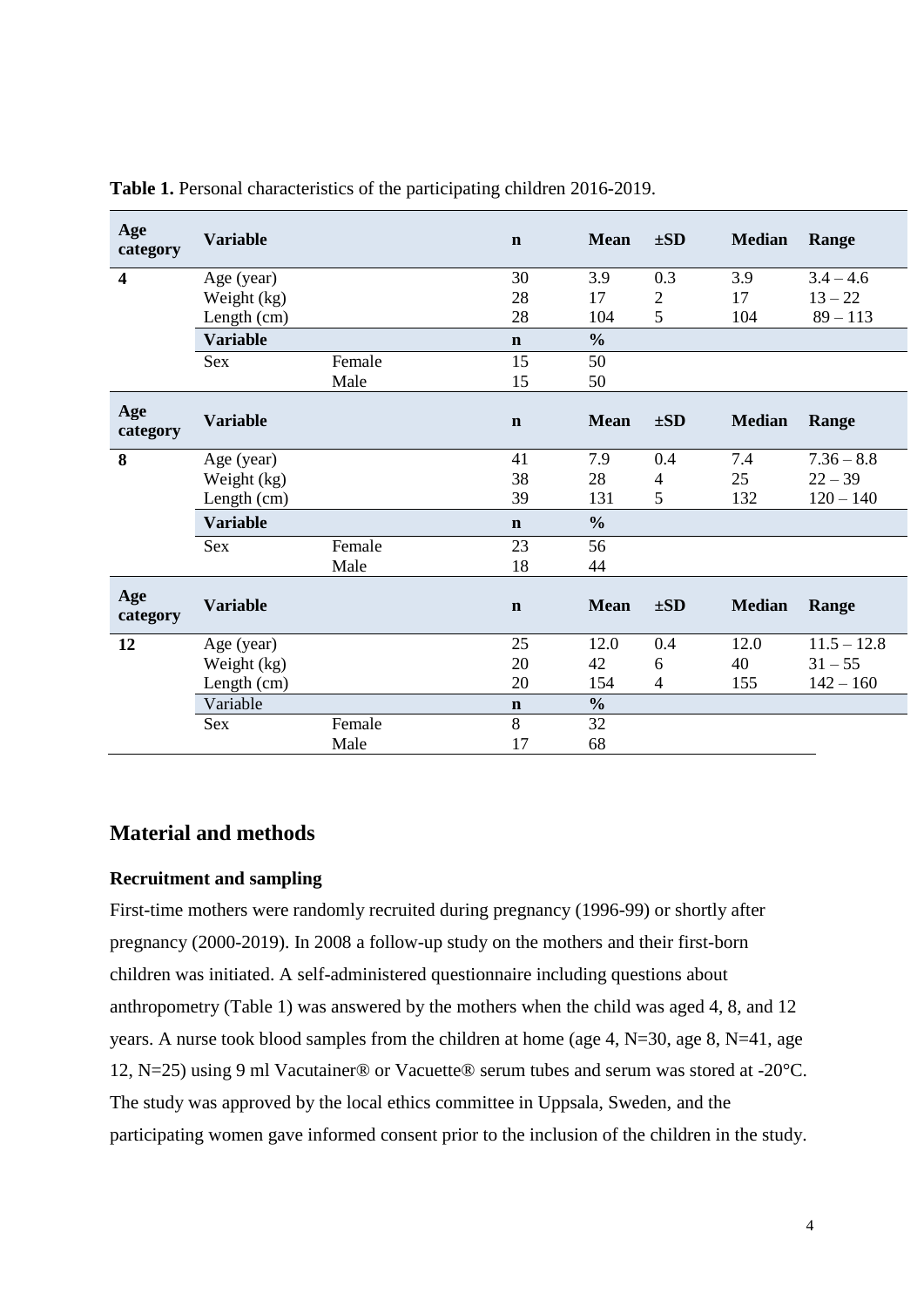#### **PFAS analyses**

PFASs (Table 2) were analyzed in 30 samples from 4-year-old children, 41 samples from 8 year-old children and 25 samples from 12-year-old children as described in Gyllenhammar et al. (2015). In short, 0.5 g serum was spiked with internal standards and extracted with acetonitrile in an ultrasonicating bath. The concentrated extract underwent dispersive clean-up with graphitized carbon. Aqueous ammonium acetate and volumetric standards were added before instrument analysis on an Acquity ultra performance liquid chromatography system (UPLC) coupled to a Xevo TQ-S tandem mass spectrometer (MS/MS (both Water Corp., Milford, MA, U.S.) operated in negative electrospray ionization, multiple reaction monitoring mode. The instrumental method including optimized parameters is described in detail in Miaz et al. (2020). Quantification was performed by isotope dilution using a 5-point calibration curve (linear, 1/x weighting) which was run before and after samples. For most targets, exactly matched isotopically labelled internal standards were available. For PFBS, PFTriDA, PFTeDA, and PFPeDA, a structurally similar internal standard was used (Table 2). For PFHxS and PFOS, branched and linear isomers were quantified separately. The limits of quantification (LOQ) were 0.08 ng/g serum for PFHxA, PFHpA, PFOA, PFNA, PFDA, PFUnDA, PFDoDA, PFTriDA, and PFHxS. The LOQ were 0.14 ng/g for PFOS, 0.29 ng/g for PFTeDA, and PFPeDA and 0.25 ng/g for PFBS.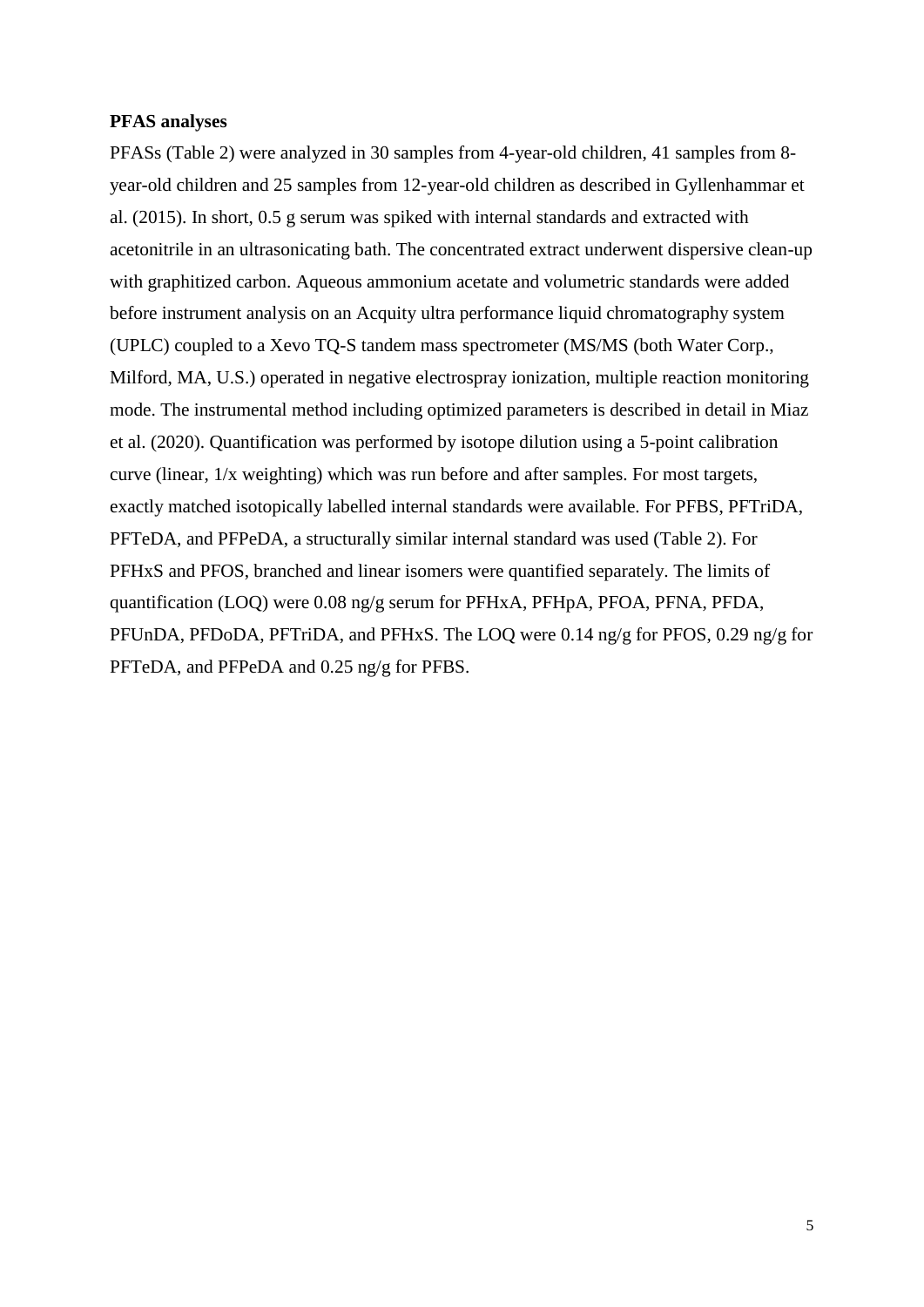| Compound                                                  | <b>Abbreviation</b> | <b>IS</b>           |
|-----------------------------------------------------------|---------------------|---------------------|
| Perfluorobutanoate                                        | <b>PFBA</b>         | M4PFBA              |
| Perfluoropentanoate                                       | PFPeA               | M2PFDoDA            |
| Perfluorohexanoate                                        | <b>PFHxA</b>        | M4PFHpA             |
| Perfluoroheptanoate                                       | PFHpA               | M4PFHpA             |
| Perfluorooctanoate linear isomer                          | <b>PFOA</b>         | M4PFOA              |
| Perlfuorooctanoate branched isomers                       | PFOA-br             | M4PFOA              |
| Perfluorononanoate                                        | <b>PFNA</b>         | M5PFNA              |
| Perfluorodecanoate                                        | <b>PFDA</b>         | M <sub>2</sub> PFDA |
| Perfluoroundecanoate                                      | PFUnDA              | M2PFUnDA            |
| Perfluorododecanoate                                      | <b>PFDoDA</b>       | M2PFDoDA            |
| Perfluorotridecanoate                                     | PFTriDA             | M2PFDoDA            |
| Perfluorotetradecanoate                                   | PFTeDA              | M2PFDoDA            |
| Perfluoropentadecanoate                                   | PFPeDA              | M2PFDoDA            |
| Perfluorohexadecanoate                                    | <b>PFHxDA</b>       | M2PFDoDA            |
| Perfluorooctadecanoate                                    | PFOcDA              | M2PFDoDA            |
| Perfluorobutanesulfonate                                  | <b>PFBS</b>         | 18O2-PFHxS          |
| Perfluoropentanesulfonate                                 | PFPeS               | 18O2-PFHxS          |
| Perfluorohexanesulfonate lin.                             | <b>PFHxS</b>        | 18O2-PFHxS          |
| Perfluorohexanesulfonate br.                              | PFHxS-br            | 18O2-PFHxS          |
| Perfluoroheptanesulfonate                                 | PFHpS               | M4PFOS              |
| Perfluorooctanesulfonate lin.                             | <b>PFOS</b>         | M4PFOS              |
| Perfluorooctanesulfonate br.                              | PFOS-br             | M4PFOS              |
| Perfluorononanesulfonate                                  | <b>PFNS</b>         | M4PFOS              |
| Perfluorodecanesulfonate lin.                             | <b>PFDS</b>         | M4PFOS              |
| Perfluorodecanesulfonate br.                              | PFDS-br             | M4PFOS              |
| Perfluoroundecanesulfonate                                | PFUnDS              | M4PFOS              |
| Sodium Dodecafluoro-3H-4,8,-dioxanonanoate                | <b>NaDONA</b>       | M4PFOA              |
| Potassium 9-chlorohexadecafluoro-3-oxanonanoe-1-sulfonate | 9Cl-PF3ONS          | M <sub>2</sub> PFDA |
| Potassium 11-chloroeicosafluoro-3-oxaundecane-1-sulfonate | 11Cl-PF3OUdS        | M <sub>2</sub> PFDA |
| 3:3 Fluorotelomer carboxylic acid                         | 3:3 FTA (FPrPA)     | M2PFHxA             |
| 5:3 Fluorotelomer carboxylic acid                         | 5:3 FTA (FPePA)     | M4PFOA              |
| 7:3 Fluorotelomer carboxylic acid                         | 7:3 FTA (FHpPA)     | M <sub>2</sub> PFDA |
| 4:2 Fluorotelomer sulfonate                               | 4:2 FTS             | M2 6:2 FTS          |
| 6:2 Fluorotelomer sulfonate                               | 6:2 FTS             | M2 6:2 FTS          |
| 8:2 Fluorotelomer sulfonate                               | 8:2 FTS             | M2 6:2 FTS          |
| Perfluorooctane sulfonamide lin,                          | <b>FOSA</b>         | M8FOSA              |
| Perfluorooctane sulfonamide br.                           | FOSA-br             | M8FOSA              |
| Perfluorooctane sulfonamidoacetate lin.                   | <b>FOSAA</b>        | d3-MeFOSAA          |
| Perfluorooctane sulfonamidoacetate br.                    | FOSAA-br            | d3-MeFOSAA          |
| Methyl perfluorooctane sulfonamidoacetate lin.            | MeFOSAA             | d3-MeFOSAA          |
| Methyl perfluorooctane sulfonamidoacetate br.             | MeFOSAA-br          | d3-MeFOSAA          |
| Ethyl perfluorooctane sulfonamidoacetate lin.             | <b>EtFOSAA</b>      | d5-EtFOSAA          |
| Ethyl perfluorooctane sulfonamidoacetate br.              | EtFOSAA-br          | d5-EtFOSAA          |
| 6:2 Fluorotelomer phosphate diester                       | 6:2 diPAP           | M4 6:2/6:2 diPAP    |
| 6:2/8:2 Fluorotelomer phosphate diester                   | $6:2/8:2$ diPAP     | M4 8:2/8:2 diPAP    |
| 8:2 Fluorotelomer phosphate diester                       | 8:2 diPAP           | M4 8:2/8:2 diPAP    |

**Table 2.** PFASs included in the study.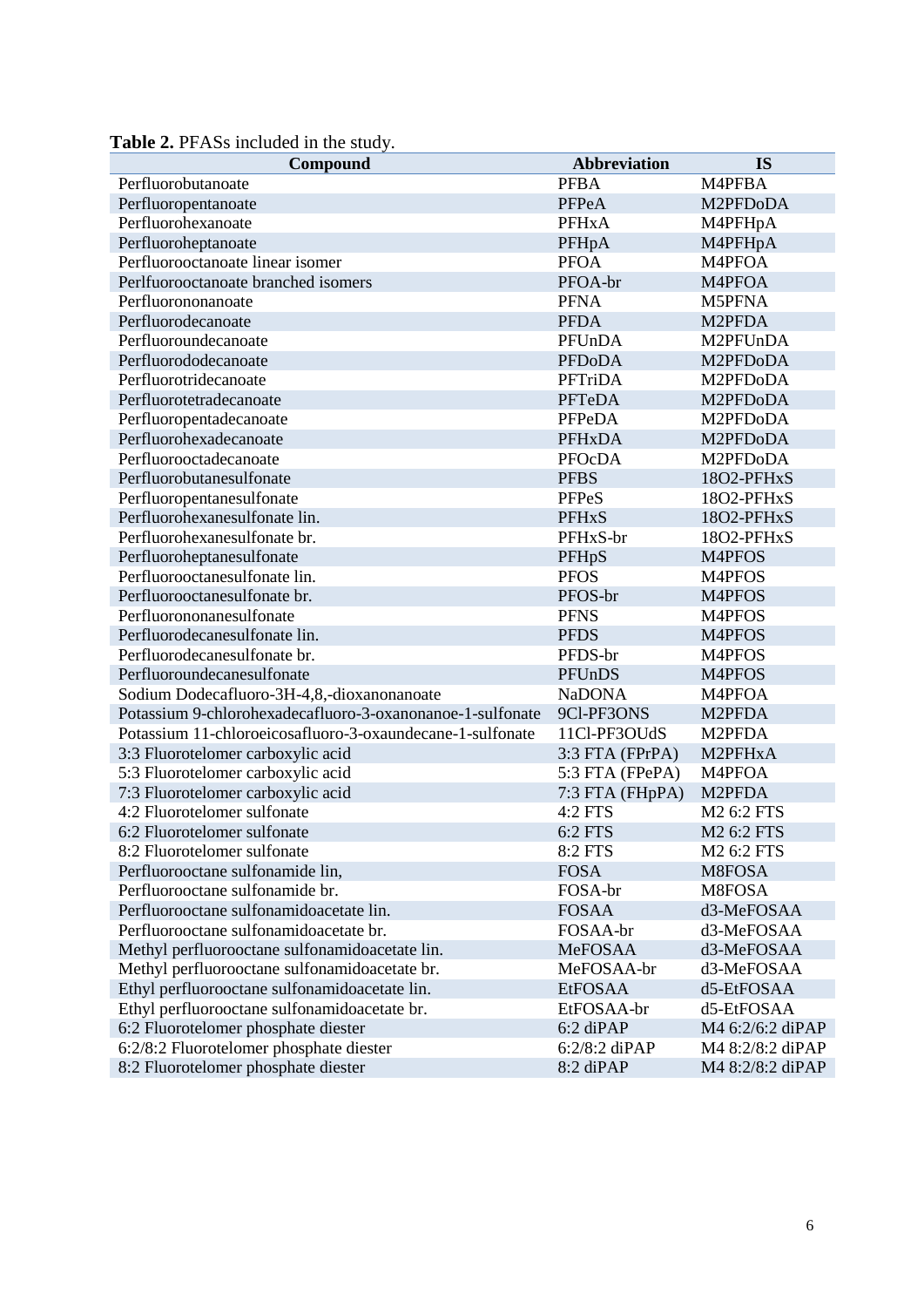A procedural blank and QC serum sample was included with every batch of samples. For targets observable in method blanks, MQLs were based on 3× standard deviation of the blanks. For those with no observable blank contamination, MQLs were calculated based on a signal to noise ratio of 3 using the lowest calibration point. Further method validation parameters are provided in Glynn et al. (2012).

#### **Calculations and statistical analyses**

When PFAS concentrations were below the LOQ, LOQ/ $\sqrt{2}$  was used as an estimated value in the statistical analyses. Multiple linear regressions (STATA version 14.2, StatCorp. College Station, Texas, USA) were used to analyze associations between PFAS concentrations in child serum and sampling year for the whole period, 2008-2019. Logarithmically-transformed PFAS concentrations were used, since the distribution of data closely followed a log-normal distribution. Child age, weight and height at sampling were included as covariates in the analyses. Trends in the whole cohort were analyzed (N=330) and also for the three age groups 4, 8 and 12 years separately (N= 85 for 4-year-olds, N= 91 for 8-year-olds, and N=133 for 12 year-olds).

As a consequence of the logarithmic transformation, the associations between sampling year and PFAS concentrations are presented as percent change of concentrations per year, and not as change in absolute levels.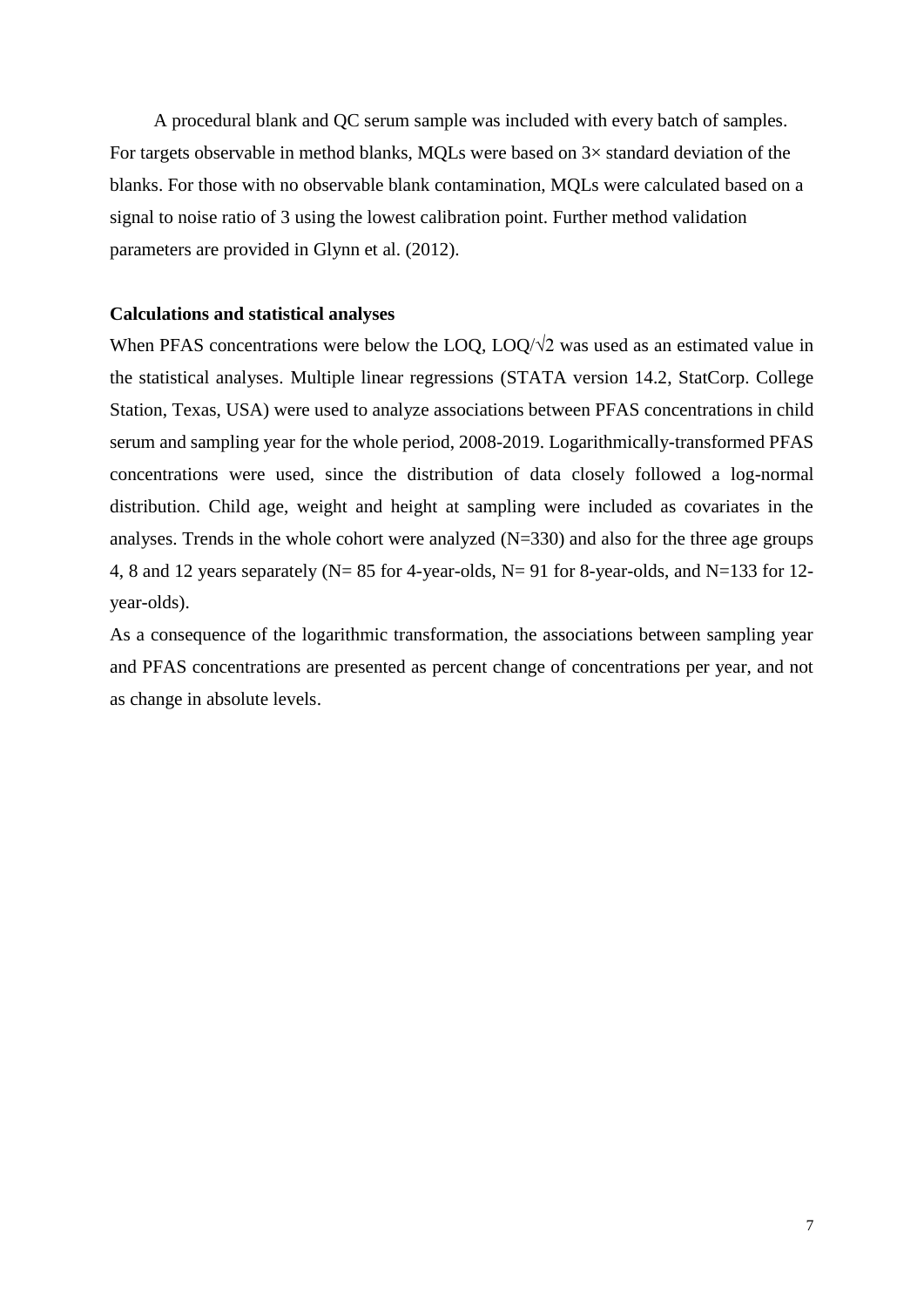| <b>Substance</b> | Age            | $\mathbf n$ | $<$ LOQ<br>(%)           | <b>Mean</b> | $\pm SD$ | <b>Median</b> | Range            |
|------------------|----------------|-------------|--------------------------|-------------|----------|---------------|------------------|
| PFHpA            | $\overline{4}$ | 30          | 80                       |             |          |               | $<$ LOQ $-$ 0.17 |
|                  | 8              | 41          | 85                       |             |          |               | $<$ LOQ $-$ 0.22 |
|                  | 12             | 25          | 92                       |             |          |               | $<$ LOQ $-$ 0.13 |
| lin-PFOA         | $\overline{4}$ | 30          | $\boldsymbol{0}$         | 2.09        | 0.7      | 2.06          | $1.08 - 3.85$    |
|                  | $8\,$          | 41          | $\boldsymbol{0}$         | 1.73        | 0.59     | 1.56          | $<$ LOQ $-3.35$  |
|                  | 12             | 25          | $\boldsymbol{0}$         | 1.18        | 0.39     | 1.06          | $0.60 - 2.07$    |
| <b>PFNA</b>      | $\overline{4}$ | 30          | $\boldsymbol{0}$         | 0.58        | 0.3      | 0.48          | $0.27 - 1.2$     |
|                  | 8              | 41          | $\boldsymbol{0}$         | 0.60        | 0.25     | 0.53          | $0.29 - 1.25$    |
|                  | 12             | 25          | $\overline{\mathcal{A}}$ | 0.50        | 0.27     | 0.43          | $<$ LOQ $-1.46$  |
| <b>PFDA</b>      | $\overline{4}$ | 30          | $\mathfrak{Z}$           | 0.22        | 0.1      | 0.20          | $<$ LOQ $-$ 0.53 |
|                  | $\,8\,$        | 41          | $\sqrt{2}$               | 0.25        | 0.10     | 0.23          | $<$ LOQ $-$ 0.48 |
|                  | 12             | 25          | 8                        | 0.17        | 0.08     | 0.16          | $<$ LOQ $-$ 0.41 |
| PFUnDA           | $\overline{4}$ | 30          | 17                       | 0.18        | 0.1      | 0.17          | $<$ LOQ $-$ 0.40 |
|                  | 8              | 41          | $\overline{2}$           | 0.22        | 0.11     | 0.21          | $<$ LOQ $-$ 0.52 |
|                  | 12             | 25          | 24                       | 0.15        | 0.10     | 0.12          | $<$ LOQ $-$ 0.49 |
| <b>PFDoDA</b>    | $\overline{4}$ | 30          | 100                      |             |          |               | $<$ LOQ          |
|                  | $8\,$          | 41          | 100                      |             |          |               | $<$ LOQ          |
|                  | 12             | 25          | 96                       |             |          |               | $<$ LOQ $-$ 0.10 |
| lin-MeFOSAA      | $\overline{4}$ | 30          | 97                       |             |          |               | $<$ LOQ-0.11     |
|                  | 8              | 41          | 98                       |             |          |               | $<$ LOQ-0.11     |
|                  | 12             | 25          | 84                       |             |          |               | $<$ LOQ-1.46     |
| br-MeFOSAA       | $\overline{4}$ | 30          | 100                      |             |          |               | $<$ LOQ          |
|                  | 8              | 41          | 100                      |             |          |               | $<$ LOQ          |
|                  | 12             | 25          | 96                       |             |          |               | $<$ LOQ-0.18     |

**Table 3.** Concentrations of perfluoroalkyl carboxylic acids (PFCAs) and MeFOSAA (ng/g) in serum samples from children at 4, 8, and 12 years of age from Uppsala, Sweden 2016-2019.

## **Results and discussion**

### **PFAS levels in children**

Among perfluoroalkyl carboxylic acids (PFCAs) the median level was highest for PFOA (1.1- 2.1 ng/g serum) and declined in the order PFOA>PFNA>PFDA~PFUnDA (Table 3). For PFHpA, PFDoDA and MeFOSAA most children had levels below LOQ. All children had levels above LOQ for the sulfonic acids, PFOS and PFHxS with median levels ranging from 1.2 to 3.7 ng/g (Table 4). For the first time PFPeS and PFHpS was analysed in POPUP children the results showed that most children had levels below LOQ (Table 4). In all children, 4, 8 and 12 years old, the levels of PFBA, PFPeA, PFHxA, br-PFOA, PFTriDA, PFTeDA, PFPeDA, PFHxDA, PFOcDA, PFBS, PFNS, lin-PFDS, br-PFDS, PFUnDS, lin-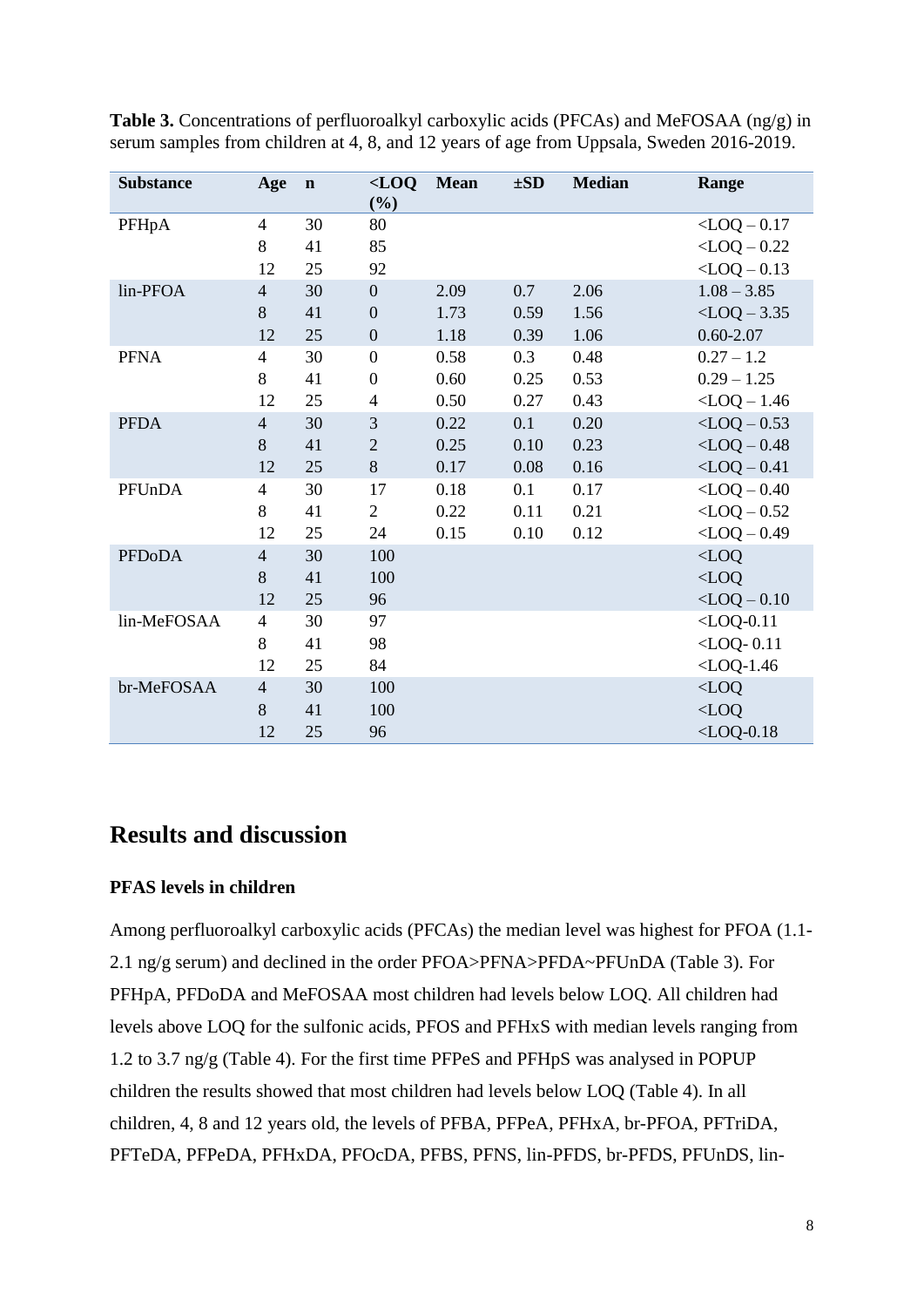## FOSA, br-FOSA, lin-FOSAA, br-FOSAA, lin-Et-FOSAA, br-Et-FOSAA, 9Cl-PF3ONS, 11Cl-PF3OUdS, NaDONA, FPrPA, FPePA, FHpPA, 4:2 FTS, 6:2 FTS, 8:2 FTS, 6:2 diPAP, 8:2 diPAP and 6:2/8:2 diPAP were below LOQ.

| <b>Substance</b>   | Age                      | $\mathbf n$ | $<$ LOQ<br>$(\%)$ | <b>Mean</b> | $\pm SD$ | <b>Median</b> | Range            |
|--------------------|--------------------------|-------------|-------------------|-------------|----------|---------------|------------------|
| PFPeS              | $\overline{4}$           | 30          | 100               |             |          |               | $<$ LOQ          |
|                    | 8                        | 41          | 98                |             |          |               | $<$ LOQ $-$ 0.29 |
|                    | 12                       | 25          | 96                |             |          |               | $<$ LOQ $-$ 0.23 |
| lin-PFHxS          | $\overline{4}$           | 30          | $\boldsymbol{0}$  | 3.49        | 3.1      | 2.75          | $0.89 - 15.43$   |
|                    | 8                        | 41          | $\boldsymbol{0}$  | 4.41        | 4.29     | 2.45          | 0.64-17.79       |
|                    | 12                       | 25          | $\boldsymbol{0}$  | 3.24        | 3.68     | 1.17          | 0.30-14.03       |
| br-PFHxS           | $\overline{4}$           | 30          | 60                |             |          |               | $<$ LOQ-0.87     |
|                    | 8                        | 41          | 59                |             |          |               | $<$ LOQ-0.59     |
|                    | 12                       | 25          | 64                |             |          |               | $<$ LOQ-0.55     |
| PFHxS <sup>a</sup> | $\overline{4}$           | 30          |                   | 3.63        | 3.3      | 2.80          | 0.94-16.30       |
|                    | 8                        | 41          |                   | 4.56        | 4.45     | 2.50          | 0.70-18.38       |
|                    | 12                       | 25          |                   | 3.38        | 3.82     | 1.23          | 0.35-14.58       |
| PFHpS              | $\overline{\mathcal{A}}$ | 30          | 63                |             |          |               | $<$ LOQ-0.47     |
|                    | 8                        | 41          | 78                |             |          |               | $<$ LOQ-0.35     |
|                    | 12                       | 25          | 84                |             |          |               | $<$ LOQ-0.22     |
| lin-PFOS           | $\overline{4}$           | 30          | $\boldsymbol{0}$  | 2.44        | 1.8      | 1.83          | $0.73 - 7.46$    |
|                    | 8                        | 41          | $\overline{0}$    | 2.83        | 1.26     | 2.47          | 1.12-6.86        |
|                    | 12                       | 25          | $\boldsymbol{0}$  | 2.26        | 1.28     | 1.85          | 0.83-6.04        |
| br-PFOS            | $\overline{4}$           | 30          | $\boldsymbol{0}$  | 1.11        | 0.6      | 0.94          | $0.41 - 2.81$    |
|                    | 8                        | 41          | $\boldsymbol{0}$  | 1.25        | 0.49     | 1.20          | $0.54 - 2.55$    |
|                    | 12                       | 25          | $\boldsymbol{0}$  | 1.02        | 0.65     | 0.81          | $0.41 - 3.64$    |
| PFOS <sup>a</sup>  | $\overline{4}$           | 30          |                   | 3.54        | 2.4      | 2.77          | 1.14-10.27       |
|                    | 8                        | 41          |                   | 4.08        | 1.75     | 3.66          | 1.66-9.42        |
|                    | 12                       | 25          |                   | 3.28        | 1.93     | 2.66          | 1.24-9.68        |

**Table 4.** Concentrations of perfluoroalkyl sulfonic acids (PFSA) (ng/g) in serum samples from children at 4, 8, and 12 years of age from Uppsala, Sweden 2016-2019.

<sup>a</sup>Sum of linear and branched isomers

### **Temporal trends**

Declining temporal trends of PFHpA, PFOA, PFNA, PFDA, and PFOS were found in POPUP children during 2008-2019 (Table 5). Similar trends were observed among individual PFASs when data from the whole cohort and different age groups were compared, except for PFNA and PFOS where the trends were not significant for 4-year-old children (Table 5). PFHxS and PFUnDA did not show any statistically significant trends during the time period. In the previous study of temporal trends, 2008-2015, similar decreasing trends was shown for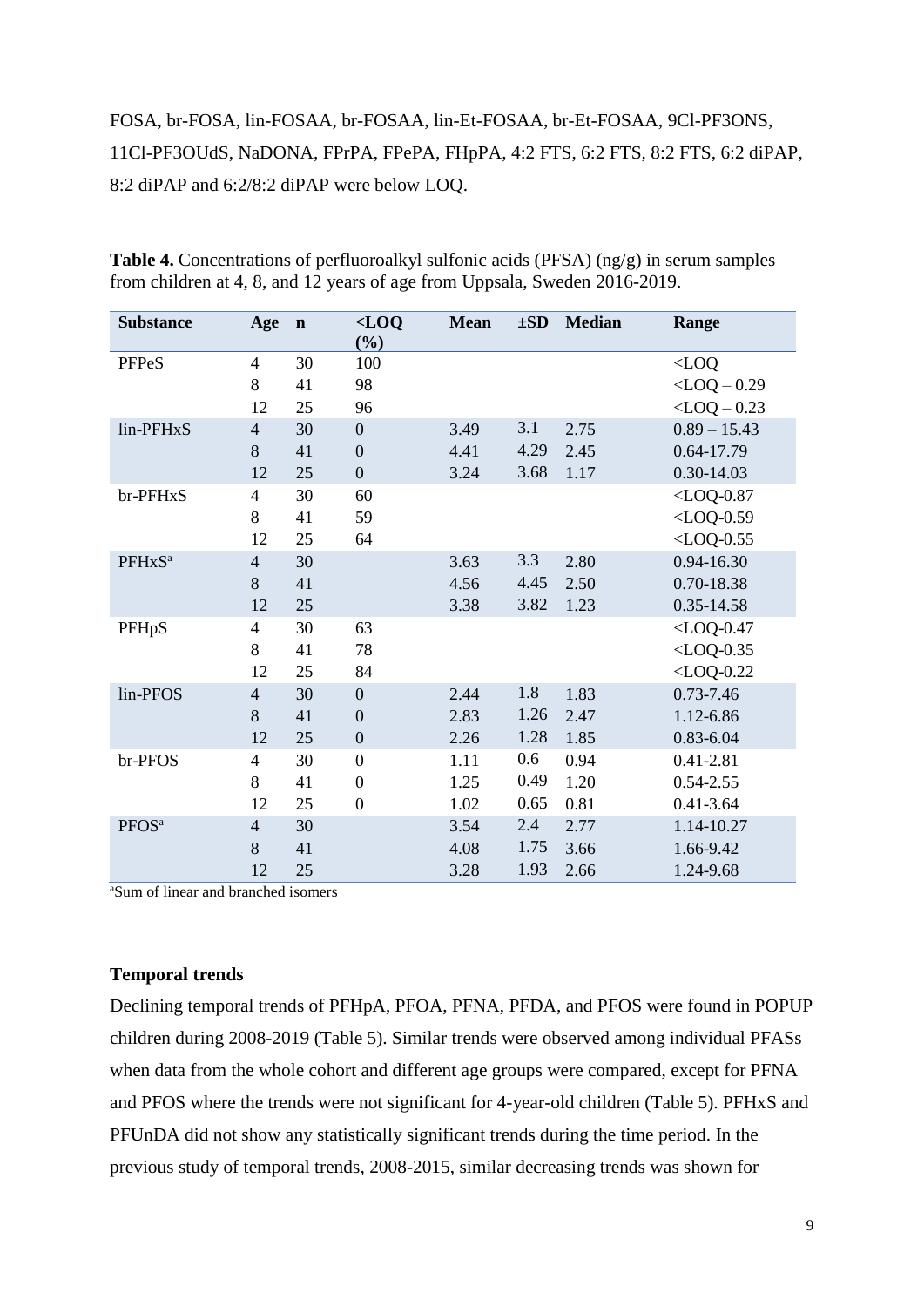PFHpA, PFOA, PFDA, and PFOS (Gyllenhammar et al 2016). PFNA did not have a significant trend 2008-2015 but when including the new data from 2016-2019, a declining trend was observed. Both PFUnDA and PFHxS had significant increasing trends 2008-2015 (Gyllenhammar et al 2016) but in the present study, no trends were found. For PFUnDA the LOQ was lower in the present study, which might affect the results (Fig. 1). For PFHxS it is known that the previous PFAS contamination of the drinking water in Uppsala has contributed to elevated serum levels in mothers and children in the POPUP study (Gyllenhammar et al 2015, Gyllenhammar et al 2016). As the contamination was mitigated in 2012 it is expected that the serum levels will decrease after that. For PFBS all levels were below LOQ in the present study and the LOQ was also higher compared to the previous study period 2008-2015 (Fig. 1) it was therefore not possible to perform a trend analysis.

The significant declining temporal trends observed for PFHpA, PFOA, PFNA, PFDA, and PFOS suggests that there has been a decrease in exposure of Uppsala children to these PFASs during this period.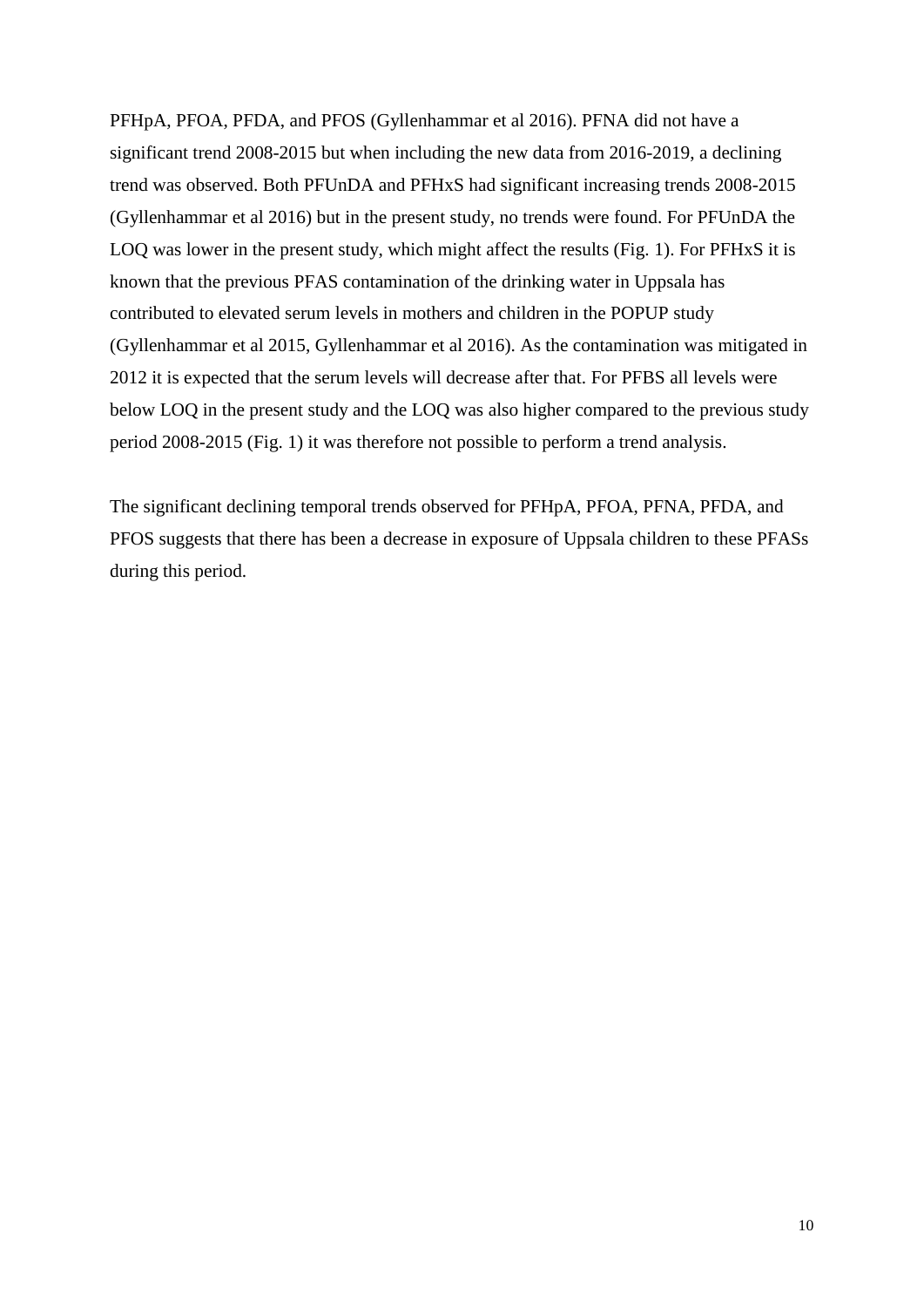| Compound           | Age                     | $\mathbf n$ | Change (%)<br>Mean (SE) | $\mathbb{R}^2$          | ${\bf P}$ |
|--------------------|-------------------------|-------------|-------------------------|-------------------------|-----------|
| PFHpA              | $\overline{\mathbf{4}}$ | 85          | $-10.4(2.4)$            | 21                      | $0.001$   |
|                    | 8                       | 91          | $-4.6(2.1)$             | 19                      | 0.027     |
|                    | 12                      | 133         | $-4.3(1.3)$             | 14                      | 0.001     |
|                    | <b>All</b>              | 309         | $-6.7(1.0)$             | 21                      | $0.001$   |
| <b>PFOA</b>        | $\overline{\mathbf{4}}$ | 85          | $-4.3(1.4)$             | 20                      | 0.003     |
|                    | 8                       | 91          | $-5.1(1.4)$             | 29                      | < 0.001   |
|                    | 12                      | 133         | $-7.4(1.0)$             | 36                      | < 0.001   |
|                    | <b>All</b>              | 309         | $-6.1(0.7)$             | 29                      | $0.001$   |
| <b>PFNA</b>        | $\overline{4}$          | 85          | $-2.1(2.0)$             | 12                      | 0.287     |
|                    | 8                       | 91          | $-3.8(1.6)$             | 9                       | 0.016     |
|                    | 12                      | 133         | $-3.5(1.6)$             | 5                       | 0.025     |
|                    | <b>All</b>              | 309         | $-3.2(0.9)$             | $\overline{\mathbf{4}}$ | $0.001$   |
| <b>PFDA</b>        | $\overline{\mathbf{4}}$ | 85          | $-3.4(1.6)$             | 20                      | 0.031     |
|                    | ${\bf 8}$               | 91          | $-5.1(1.6)$             | 14                      | 0.001     |
|                    | 12                      | 133         | $-4.5(1.3)$             | $\boldsymbol{9}$        | $0.001$   |
|                    | <b>All</b>              | 309         | $-4.2(0.8)$             | $\boldsymbol{9}$        | $0.001$   |
| PFUnDA             | $\overline{\mathbf{4}}$ | 85          | $-0.3(2.0)$             | $\mathbf{1}$            | 0.863     |
|                    | $8\,$                   | 91          | $-0.9(1.7)$             | $\boldsymbol{7}$        | 0.587     |
|                    | 12                      | 133         | $-0.6(1.3)$             | $\mathbf{1}$            | 0.629     |
|                    | All                     | 309         | 0.0(0.9)                | $\overline{c}$          | 0.991     |
| PFHxS <sup>a</sup> | $\overline{4}$          | 85          | $-3.6(3.4)$             | $\overline{c}$          | 0.283     |
|                    | 8                       | 91          | $-0.8(3.6)$             | 5                       | 0.812     |
|                    | 12                      | 133         | 0.8(3.2)                | $\overline{7}$          | 0.803     |
|                    | All                     | 309         | 0.7(1.8)                | 9                       | 0.717     |
| PFOS <sup>a</sup>  | $\overline{\mathbf{4}}$ | 85          | $-3.5(2.0)$             | $\boldsymbol{7}$        | 0.067     |
|                    | 8                       | 91          | $-5.2(1.7)$             | 28                      | 0.002     |
|                    | 12                      | 133         | $-6.5(1.3)$             | 20                      | $0.001$   |
|                    | All                     | 309         | $-5.5(0.9)$             | 18                      | $0.001$   |

**Table 5.** Percent change in concentrations of PFAS per year in serum from children in Uppsala 2008-2019, at 4, 8, and 12 years of age. Adjusted for exact age, weight, and length.

<sup>a</sup>Sum of branched and linear isomers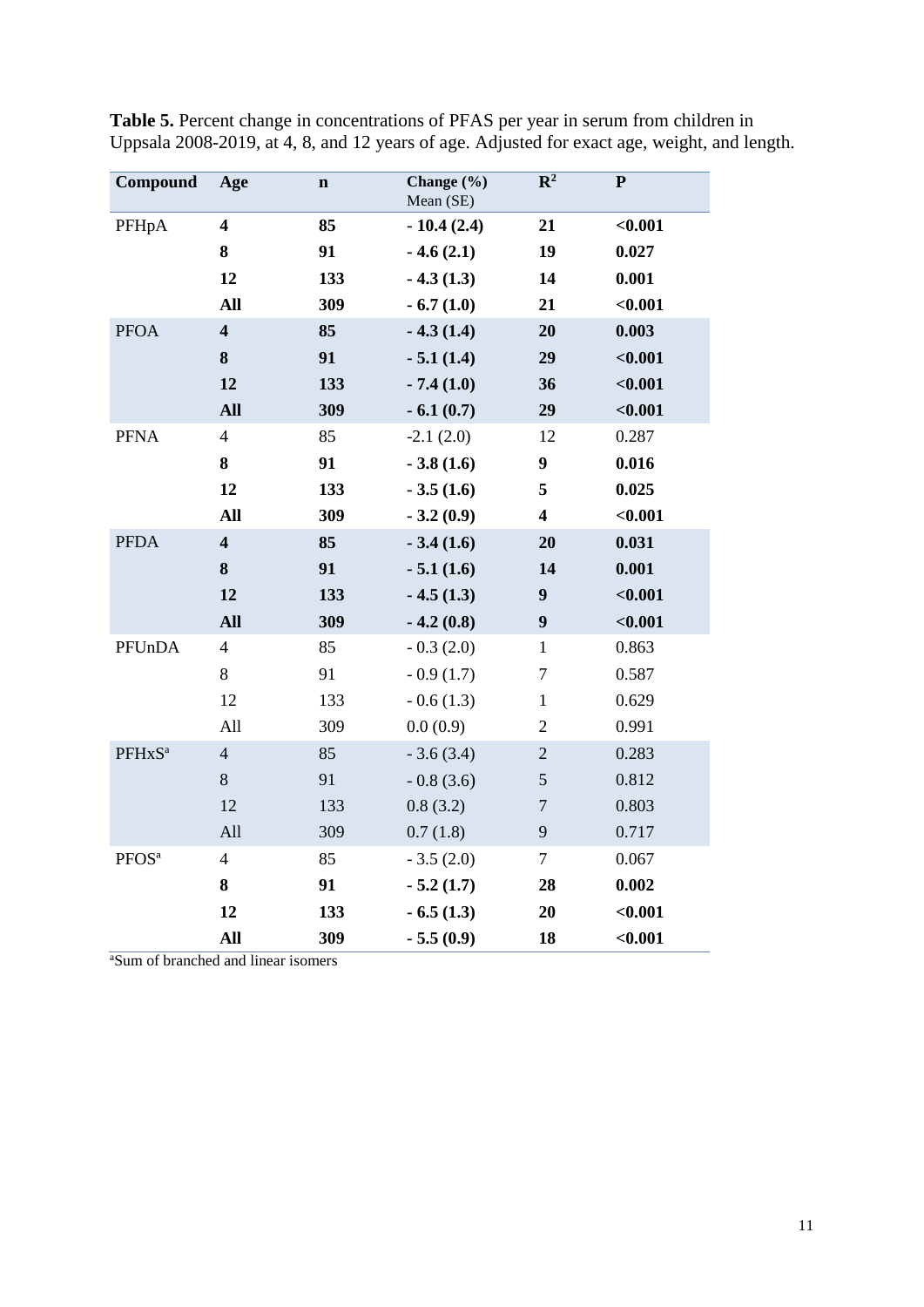

**Figure 1.** PFAS concentrations in POPOP children (N=303) during 2008-2019.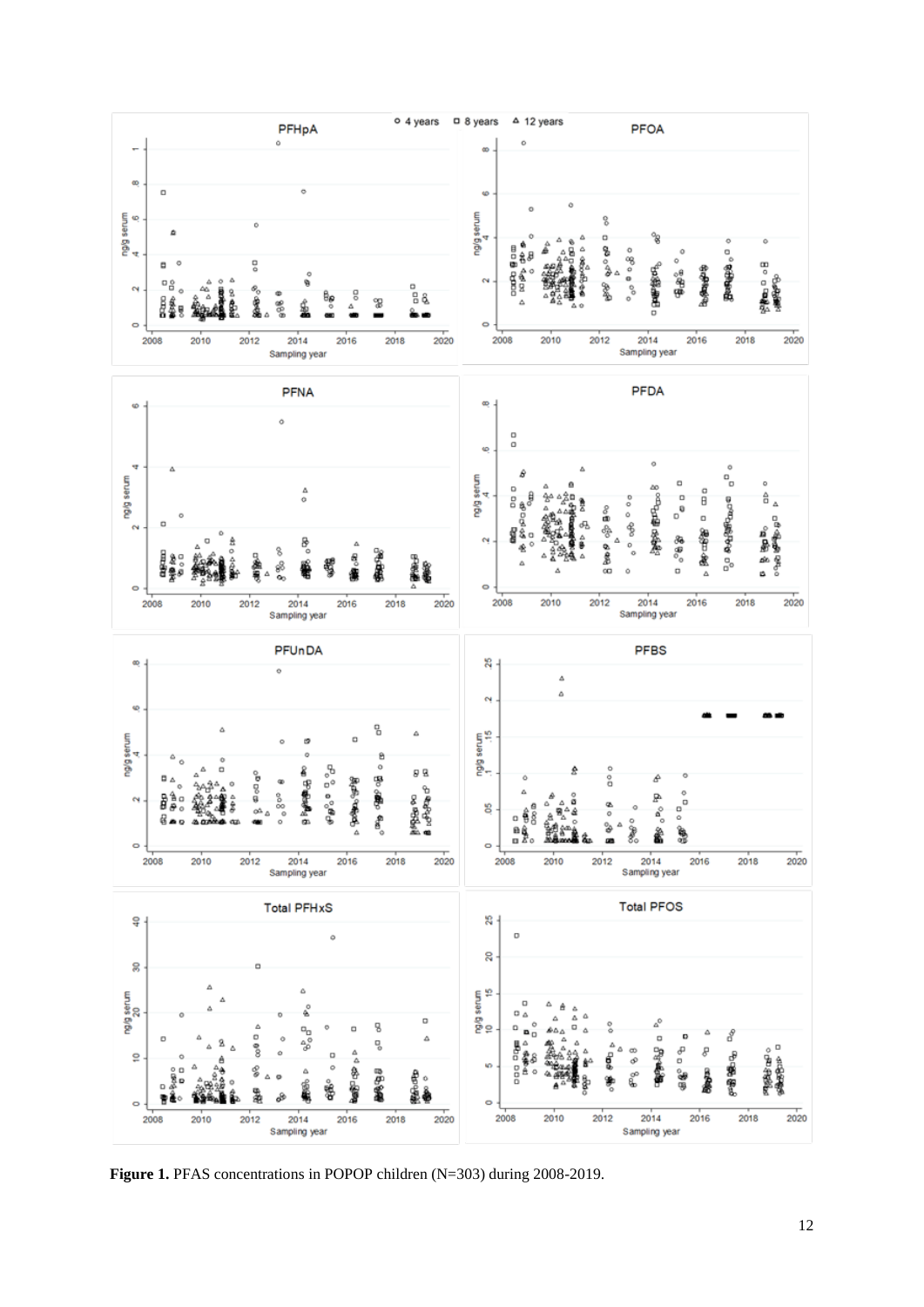## **Levels in children from Uppsala compared to proposed TWI-levels from EFSA and the study Riksmaten Ungdom**

In February 2020, EFSA released a new proposal for a TWI for four PFAS; PFOA, PFNA, PFOS and PFHxS. The opinion is now out on public consultation and the new TWI will be decided upon after summer 2020. Based on available studies in animals and humans, effects on the immune system were considered the most critical for the risk assessment. From two human studies, no observed adverse effect concentrations (NOAECs) of 31.9 and 27.0 ng/mL serum for the sum of the four PFASs were identified for 1- and 5-year-old children, respectively. Using physiologically-based pharmacokinetic (PBPK)-modelling, the serum level of 31.9 ng/mL in 1-year-old children was estimated to correspond to long-term maternal exposure to 1.16 ng/kg bw per day (EFSA, 2020).

Compared to data in the EFSA risk assessment, all children in this study have serum levels below the critical concentration of 31.9 ng/mL (Table 6). Compared to the NOAEC for fiveyear-old children in the EFSA-opinion (27.0 ng/mL serum), the maximum levels of the 4- and 8-year-olds in Uppsala is slightly exceeded (30.7 and 28.7 ng/mL, respectively). Median- and mean-levels of serum concentrations is well below the critical concentration for all age groups (Table 6). The levels found in these children are also comparable with the levels found in the study Riksmaten Ungdom (Livsmedelsverket 2020). The participants in the Riksmaten Ungdom study is slightly older than the children in this study, but the mean and median levels are in the same range.

**Table 6.** The sum of PFNA, lin-PFOA, total PFHxS and total PFOS concentrations (ng/mL) in serum from children in Uppsala 2016-2019.

| Sum of PFNA, lin-PFOA, tot PFHxS and tot PFOS |               |         |                              |  |              |  |  |  |  |
|-----------------------------------------------|---------------|---------|------------------------------|--|--------------|--|--|--|--|
| Age group (years)                             |               |         | Mean $\pm SD$ Median Min Max |  |              |  |  |  |  |
| $\overline{4}$                                |               |         | 9.8 5.6 8.1 3.6 30.7         |  |              |  |  |  |  |
| 8                                             | $11.0 \t 5.7$ |         | 9.2                          |  | 4.0 28.7     |  |  |  |  |
| 12                                            |               | 8.3 5.2 | 6.3                          |  | $2.3$ $24.0$ |  |  |  |  |